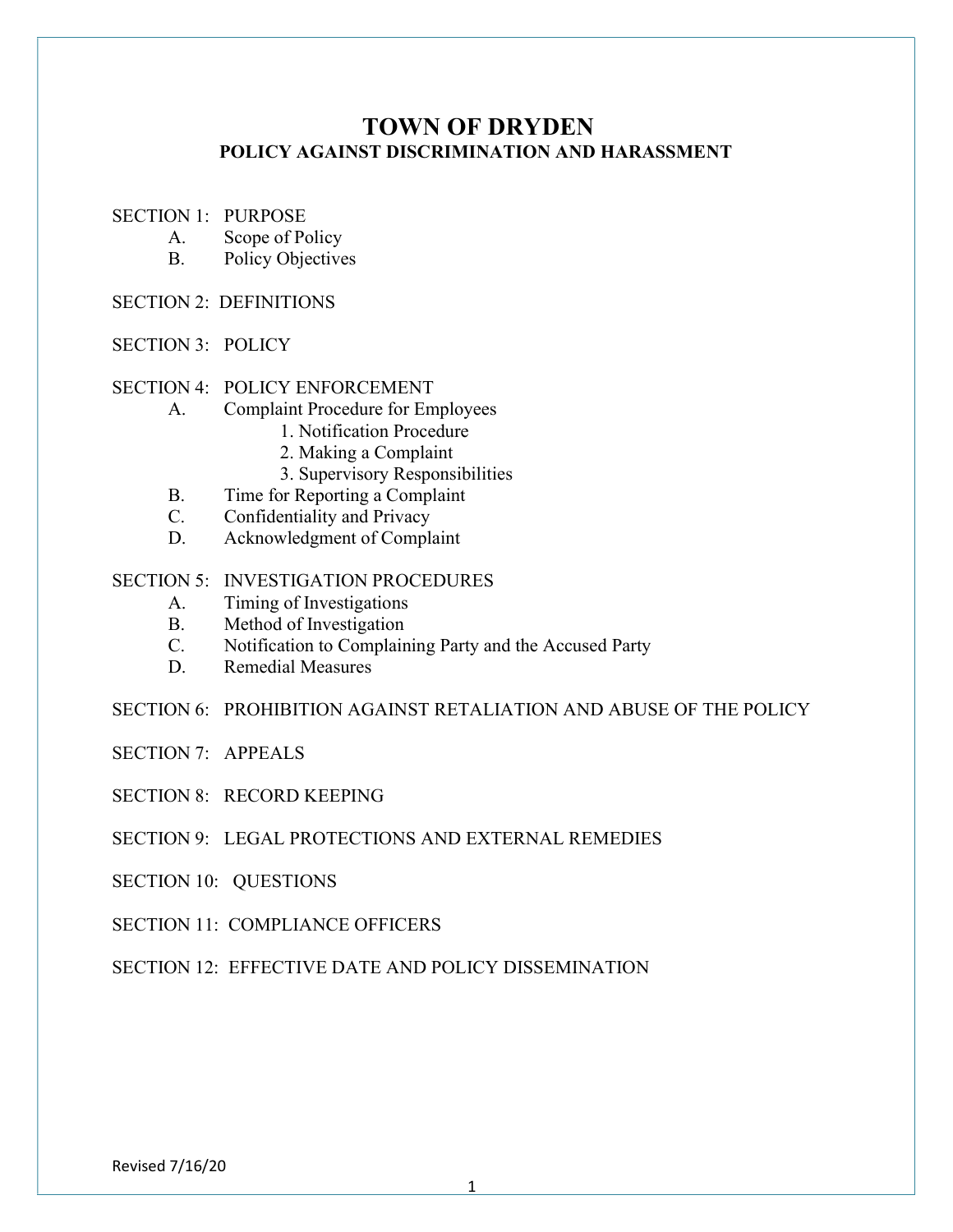# SECTION 1: PURPOSE

The Town of Dryden believes in the dignity of the individual and recognizes the rights of all people to equal employment opportunities in the workplace. In this regard, the Town of Dryden, (hereinafter "Municipality"), is committed to a policy of protecting and safeguarding the rights and opportunities of all people to seek, obtain and hold employment without being subject to harassment or discrimination in the workplace. It is our Municipality's policy to provide an employment environment free from harassment and discrimination based on race, color, gender, religion, religious creed, sex, familial or marital status, age, national origin or ancestry, physical or mental disability, genetic information/predisposition or carrier status, military or veteran status, sexual orientation, self-identified or perceived sex, gender expression, gender identity and the status of being transgender, pregnancy (including childbirth and related medical conditions, and including medical conditions related to lactation), citizenship, domestic violence victim's status or any other characteristic protected by applicable federal, state or local law.

- A. Scope of Policy This Policy applies to all Municipality employees and all personnel in a contractual or other business relationship with the Municipality including, for example, applicants, temporary or leased employees, interns (whether paid or unpaid), independent contractors, subcontractors, vendors, consultants, volunteers, visitors, or other independent contractors, subcontractors, vendors, consultants or others providing services pursuant to a contract in the workplace. In the remainder of this Policy, the term "employees" refers to this collective group. This Policy applies with equal force on Municipality property as it does at Municipality-sponsored events, programs, and activities that take place off Municipality premises.
- B. Policy Objectives By adopting and publishing this Policy, it is the intention of the Municipality's governing body to:
	- (1) Notify employees about the types of conduct that constitute harassment and discrimination prohibited by this Policy;
	- (2) Inform employees about the complaint procedures established by the Municipality that enable any employee who believes they are the victim of harassment or discrimination to submit a complaint which will be investigated by the Municipality;
	- (3) Clearly advise all supervisory staff, managers, and employees that harassment and discrimination is strictly prohibited and no such person possesses the authority to harass or discriminate; and
	- (4) Notify all employees that the Municipality has appointed Compliance Officers who are specifically designated to receive complaints and ensure compliance with this Policy.

NOTE: The names and office location of each Compliance Officer designated to receive and investigate complaints are listed below in Section 11 of this Policy. Any change in the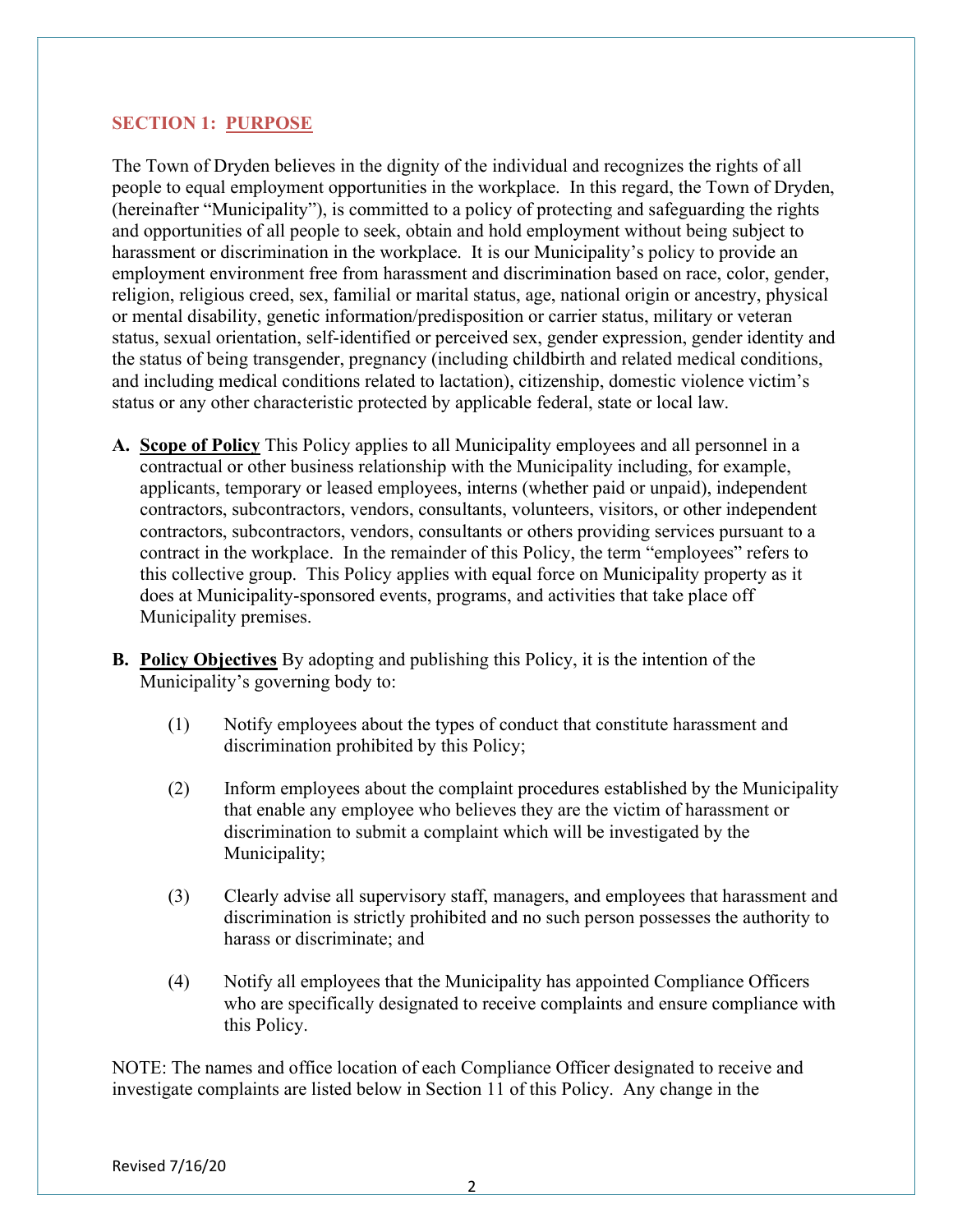designated Compliance Officers shall be distributed in writing to all current employees and shall be posted.

### SECTION 2: DEFINITIONS

#### "Prohibited Discrimination of Employees"

Prohibited discrimination of employees can take the form of any adverse employment action against an employee, by either a Municipality employee or official or a third party engaged in activities sponsored by the Municipality which is based upon the employee's protected characteristic. Prohibited discrimination of employees also includes harassment based on a protected characteristic even where there is no tangible impact upon the employee's employment opportunities and/or employment benefits. The phrase "prohibited discrimination" as used in this Policy includes all forms of prohibited discrimination and harassment based on a protected characteristic, including "Sexual Harassment" as defined below.

### "Harassment"

Harassment is strictly prohibited and includes, but is not limited to, conduct that is unwelcome and has the purpose or effect of unreasonably interfering with a person's work performance, or creating an intimidating, hostile or offensive working environment. Such harassment of employees is prohibited by this Policy if it is based on a protected characteristic or directed at an individual because of a protected characteristic. In this regard, individuals subject to this Policy should be mindful that conduct or behavior that is acceptable, amusing or inoffensive to some individuals may be viewed as unwelcome, abusive or offensive to others.

#### "Sexual Harassment"

Sexual harassment is strictly prohibited. It is a form of sex discrimination and is unlawful under federal, state, and (where applicable) local law. Sexual harassment includes harassment on the basis of sex, sexual orientation, self-identified or perceived sex, gender expression, gender identity and the status of being transgender.

Sexual harassment includes unwelcome conduct which is either of a sexual nature, or which is directed at an individual because of that individual's sex when:

- (1) Submission to such conduct is made either explicitly or implicitly a term or condition of an individual's employment;
- (2) Submission to, or rejection of, such conduct by an individual is used as the basis for employment decisions affecting such individual (e.g., promotion, transfer, demotion, termination); or
- (3) Such gender-based conduct has the purpose or effect of unreasonably interfering with an individual's work performance, or of creating an intimidating, hostile or offensive working environment, even if the reporting individual is not the intended target of the sexual harassment.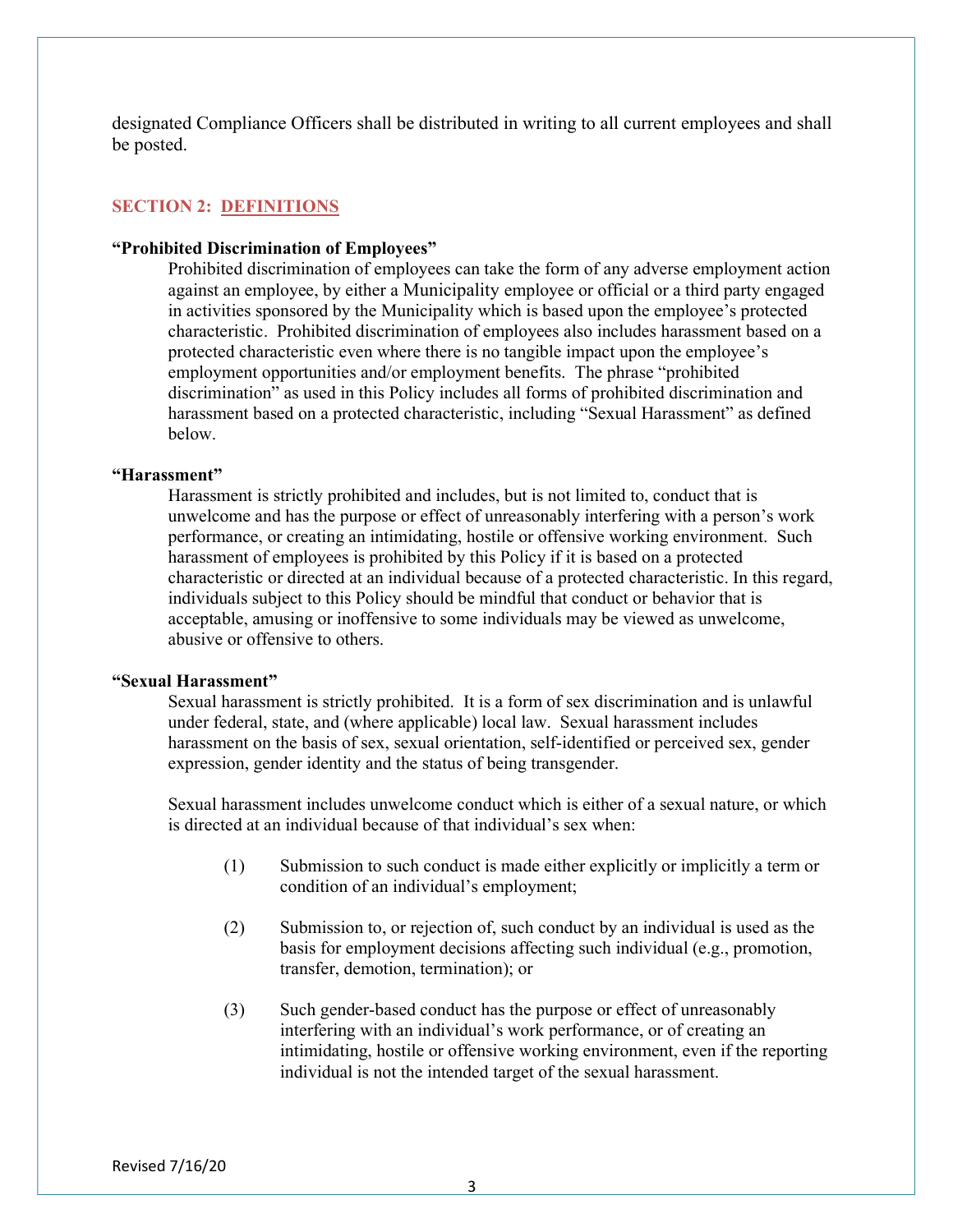The foregoing includes offensive comments, jokes, innuendoes or other statements of a sexual or gender-based nature as well as favoritism between a supervisor and subordinate based on an intimate/sexual relationship or desire for the same.

#### Where can harassment occur?

 Unlawful harassment is not limited to the physical workplace itself. It can occur while employees are traveling for business or at employer sponsored events or parties. Calls, texts, emails, and social media usage by employees can constitute unlawful workplace harassment, even if they occur away from the workplace premises, on personal devices or during nonwork hours.

### Who can be the target of sexual harassment?

 Sexual harassment can occur between any individuals, regardless of their sex, gender, or other protected status. New York Law protects employees, paid or unpaid interns, and nonemployees, including independent contractors, and those employed by companies contracting to provide services in the workplace. Harassers can be a superior, a subordinate, a coworker or anyone in the workplace including an independent contractor, contract worker, vendor, client, customer or visitor.

### "Prohibited Behavior and Examples of Harassment, including Sexual Harassment"

 Specific forms of behavior the Municipality considers harassment or sexual harassment are set forth below. Every conceivable example cannot be delineated herein, and thus the descriptions below should not be interpreted in any way as being all-inclusive.

- $\circ$  Verbal: Abusive verbal language including jokes, comments, teasing or threats related to an employee's protected characteristic, sexual activity and/or body parts whether or not said in that person's presence including, but not limited to: sexual innuendoes; slurs; suggestive, derogatory, or insulting comments or sounds; whistling; jokes; propositions; threats; comments on a person's appearance that make the person feel uncomfortable because of his or her protected characteristic; sex stereotyping, continuing to ask someone for dates or to meet after work after the person has made it clear that he or she does not want to go; comments about an employee's anatomy or protected characteristic that are unwelcome, unreasonably interfere with an employee's work performance, or create an intimidating, hostile or offensive work environment; and unwelcome advances or demands based on someone's protected characteristic.
- o Nonverbal: Abusive written language showing or displaying pornographic or sexually explicit objects or pictures; graphic commentaries based on a protected characteristic; derogatory cartoons or caricatures; lewd or obscene gestures; staring at a person's body in a sexually suggestive manner; gestures or motions based on a protected characteristic; sending material through the Municipality e-mail system or other electronic communication devices (e.g. voice mail) or using the Municipality's mail, computers or cell phones to view material that is demeaning or derogatory based on one's protected characteristic.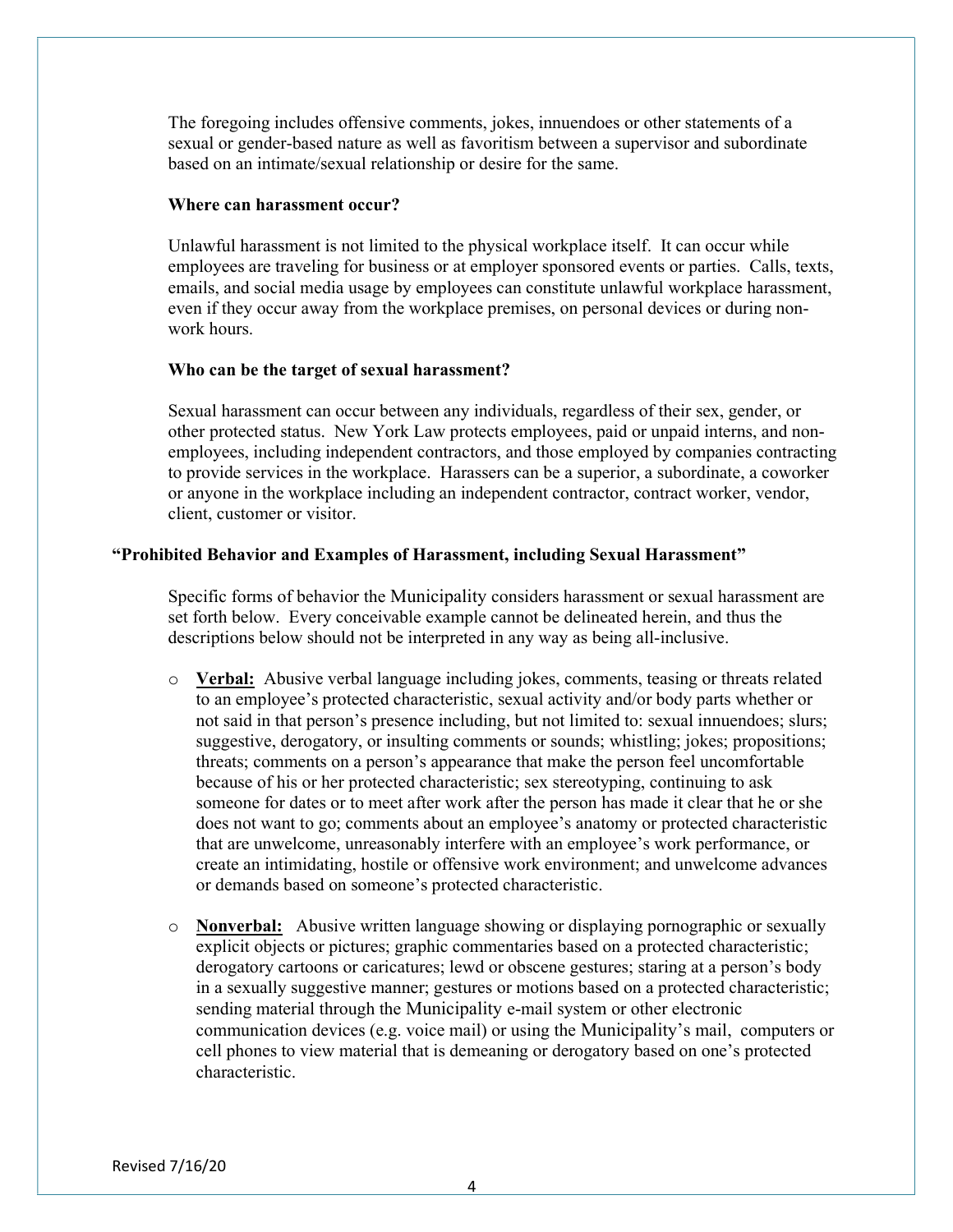- $\circ$  **Physical:** Unwelcome physical conduct, including but not limited to: hitting, pushing, shoving, slapping, petting, pinching, grabbing, holding, hugging, kissing, tickling, massaging, displaying private body parts, coerced sexual intercourse, rape or assault or attempts to commit these assaults, persistent brushing up against a person's body, unnecessary touching and flashing or other unwelcome physical conduct.
- o Other: Hostile actions taken against an individual because of an individual's sex, sexual orientation, gender identity and the status of being transgender or because of any other protected characteristic, such as: interfering with, destroying or damaging a person's workstation, tools, or equipment, or otherwise interfering with the individual's ability to perform the job; sabotaging an individual's work; bullying; yelling; or name-calling.

Any employee who feels discriminated against or harassed should report that conduct so that any violation of this Policy can be corrected promptly. Any harassing conduct, even if a single incident, can be addressed under this Policy.

### SECTION 3: POLICY

 The Municipality prohibits harassment and discrimination based on any characteristic protected by applicable law and will not tolerate any form of unlawful discrimination or harassment. The Municipality will take all steps necessary to prevent and stop the occurrence of unlawful discrimination and/or harassment, including sexual harassment, in the workplace.

 All employees, including but not limited to, Municipality officials and supervisory personnel, are responsible for ensuring a work environment free from prohibited harassment and discrimination. All employees will be held responsible and accountable for avoiding or eliminating inappropriate conduct that may give rise to a claim of harassment or discrimination. Employees are encouraged to report violations to a supervisor, manager, or one of the Compliance Officers listed in Section 11 of this Policy in accordance with the Complaint Procedure set forth in this Policy. Officials, managers and supervisors must take immediate and appropriate corrective action when suspected instances of prohibited harassment and/or discrimination come to their attention to assure compliance with this Policy as well as report the suspected misconduct to the Municipality's designated Compliance Officers. Furthermore, if any employee believes that any member of management has violated this policy or has not properly responded to and/or handled a report or concerns about discrimination or harassment, the employee should immediately contact one of the Municipality's designated Compliance Officers.

Each employee is assured pursuant to *Section 6* of this Policy, that retaliation against an individual who makes a complaint or report under this Policy is absolutely prohibited and constitutes, in and of itself, a violation of this Policy. Employees who engage in retaliation against any employee for making a good faith complaint of harassment or discrimination, for opposing in good faith any practices forbidden by applicable anti-discrimination laws or for filing a good faith complaint with, or otherwise participating in any manner in an internal workplace investigation or an external investigation, proceeding or hearing conducted by any federal or state agency charged with enforcing employment discrimination laws, shall be subject to discipline, up to and including termination of employment. Any employee who believes they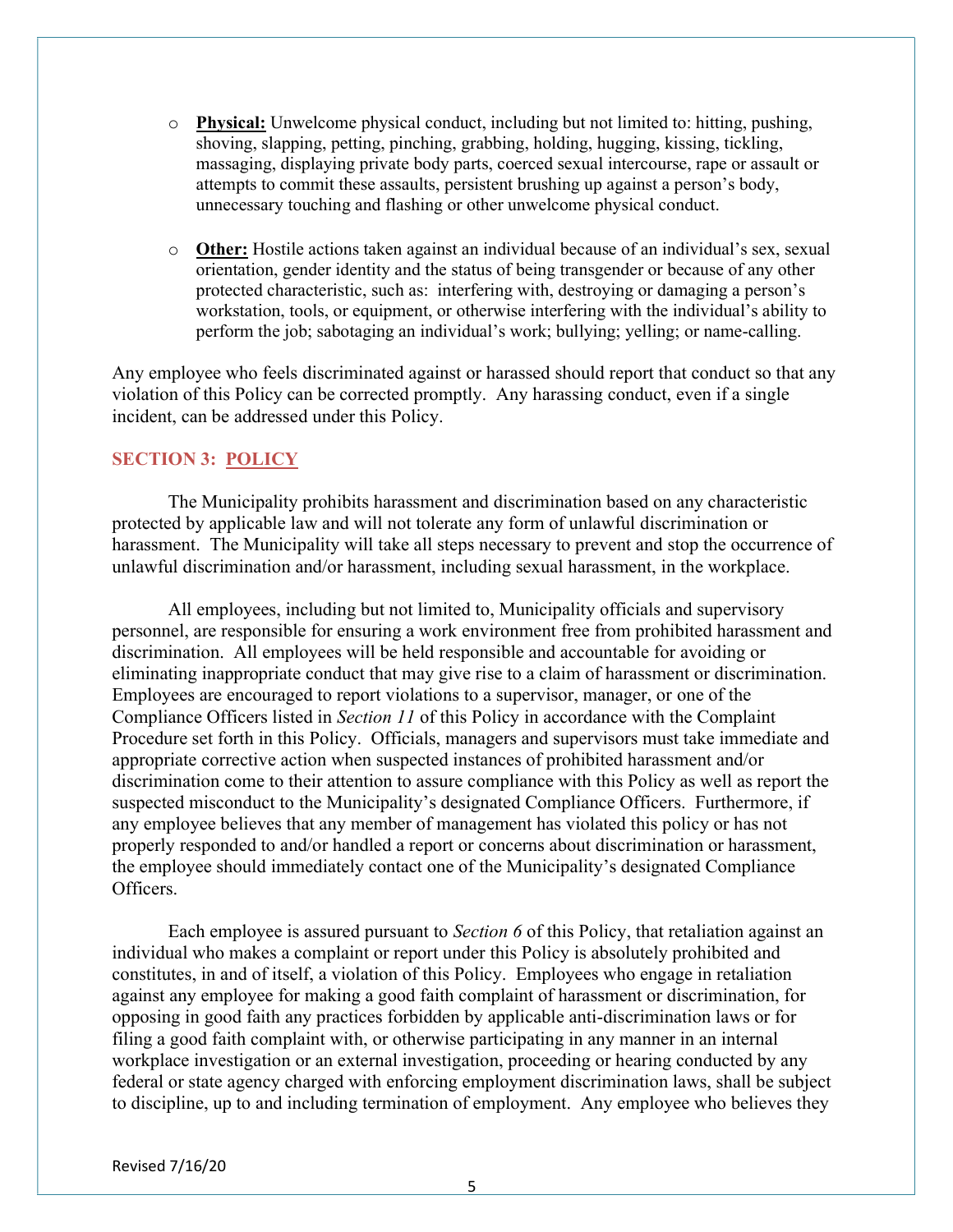have been retaliated against in violation of this policy should report violations to one of the Compliance Officers listed in Section 11 of this Policy in accordance with the Complaint Procedure set forth in this Policy.

 Any questions regarding the scope or application of this Policy should be directed to one of the Compliance Officers listed in Section 11 of this Policy.

### SECTION 4: POLICY ENFORCEMENT

### A. Complaint Procedure for Employees

### 1. Notification Procedure

Prompt reporting of complaints or concerns is encouraged so that timely and constructive action can be taken before relationships become strained. Reporting of all perceived incidents of prohibited discrimination and/or harassment is encouraged and essential, regardless of the offender's identity or position. An employee or other individual who feels aggrieved because of harassment or discrimination shall contact his or her supervisor or a Compliance Officer listed in Section 11 of this Policy, or another administrator. Likewise, anyone who witnesses or becomes aware of instances of harassment or discrimination should report such behavior to his or her supervisor or a Compliance Officer listed in Section 11 of this Policy, or another administrator.

#### 2. Making a Complaint

Complaints are accepted orally and in writing. All employees are encouraged to use the Municipality's "Complaint of Alleged Discrimination" form. A copy of this form is attached to this Policy. Additional complaint forms can be obtained from a Compliance Officer, with no questions asked, or from the Municipality's website. Because an accurate record of the allegedly objectionable behavior is necessary to resolve a complaint of prohibited discrimination or harassment, the Municipality encourages employees to place complaints in writing, even if originally made orally. If an employee has any questions or difficulty filling out the complaint form, they can obtain assistance from any one of the Compliance Officers or the supervisor to which they complained. All complaints should include: the name of the complaining party, the name of the alleged offender(s), date(s) of the incident(s), description of the incident(s), names of witnesses to the incident(s) and the signature of the complaining party.

Once the complaining party has completed and dated a complaint, with or without the assistance of one of the Municipality's Compliance Officers or a supervisor, the written complaint, or oral complaint as the case may be, should be promptly forwarded to one of the Municipality's Compliance Officers.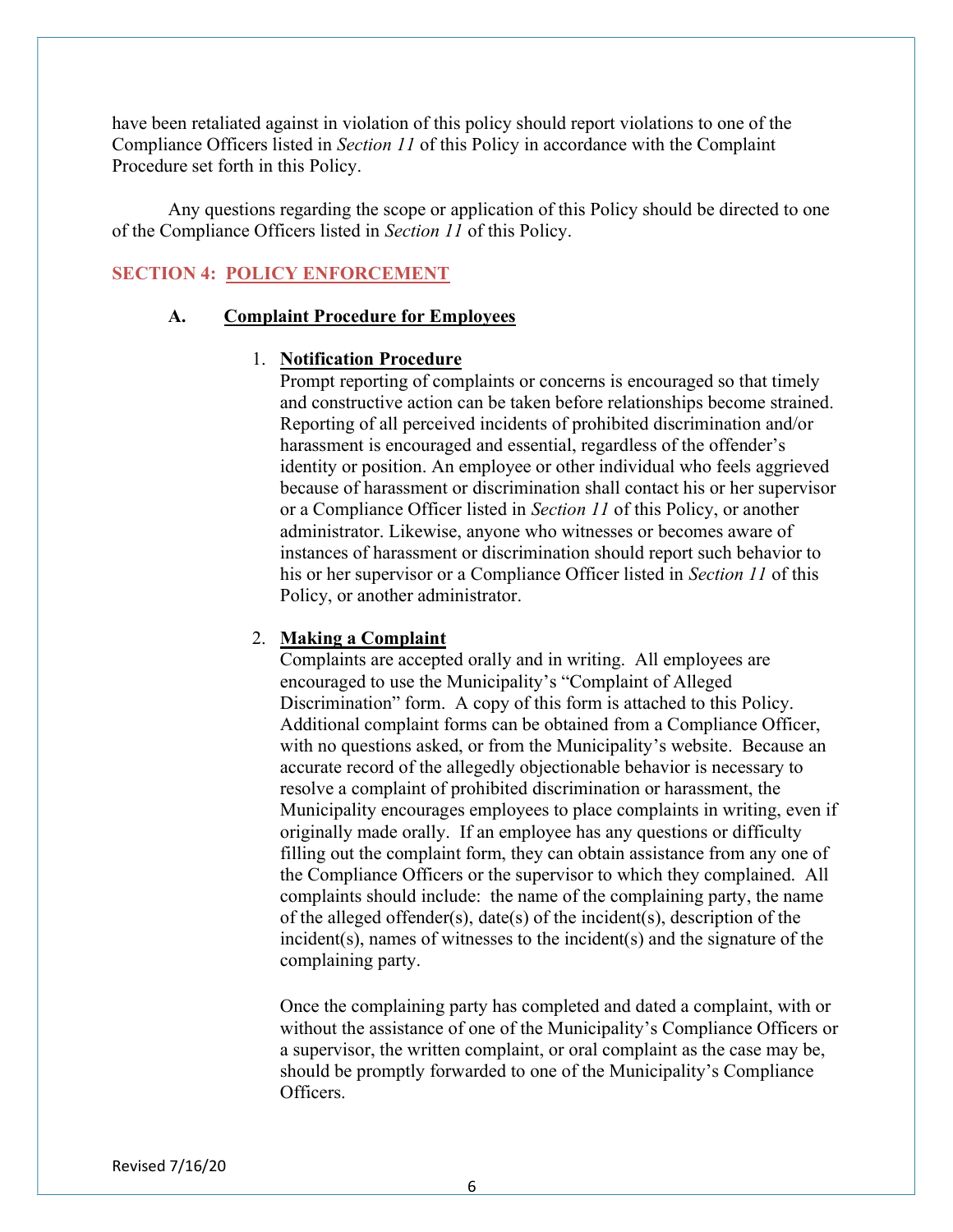Complainants are expected to cooperate with the Municipality's investigation procedures by providing all relevant information relating to the complaint, as are other supervisory and non-supervisory employees having relevant or related knowledge or information.

# 3. Supervisory Responsibilities

All supervisors and managers who receive a complaint or information about suspected harassment or discrimination, observe what may be harassing behavior, or for any reason to suspect that harassment is occurring, are required to report such suspected harassment or discrimination to one of the Municipality's Compliance Officers.

In addition to being subject to discipline if they engaged in harassing conduct themselves, supervisors and managers will be subject to discipline for failing to report suspected harassment or otherwise knowingly allowing harassment to continue.

Supervisors and managers will also be subjected to discipline for engaging in any retaliation.

# B. Time for Reporting a Complaint

Prompt reporting of all complaints is strongly encouraged. All employees should be aware that appropriate resolution of complaints and effective remedial action oftentimes is possible only when complaints are promptly filed.

# C. Confidentiality and Privacy

The Municipality shall keep complaints as confidential as is consistent with a thorough investigation, applicable collective bargaining agreements, and other laws and regulations regarding employees. To the extent complaints made under this Policy implicate criminal conduct, the Municipality may be required by law to contact and cooperate with the appropriate law enforcement authorities.

# D. Acknowledgement of Complaint

Upon receipt of an oral or written complaint, the Compliance Officer should endeavor to contact promptly the complainant to confirm that the complaint has been received. If the complainant does not receive such confirmation promptly, they are encouraged to contact a Compliance Officer or their supervisor or the supervisor to whom the complaint was made to ensure its receipt. The purpose of this acknowledgment procedure is to ensure that all complaints are received by authorized individuals, carefully processed and promptly investigated.

# SECTION 5: INVESTIGATION PROCEDURES

### A. Timing of Investigations

The Municipality will promptly investigate all allegations of discrimination and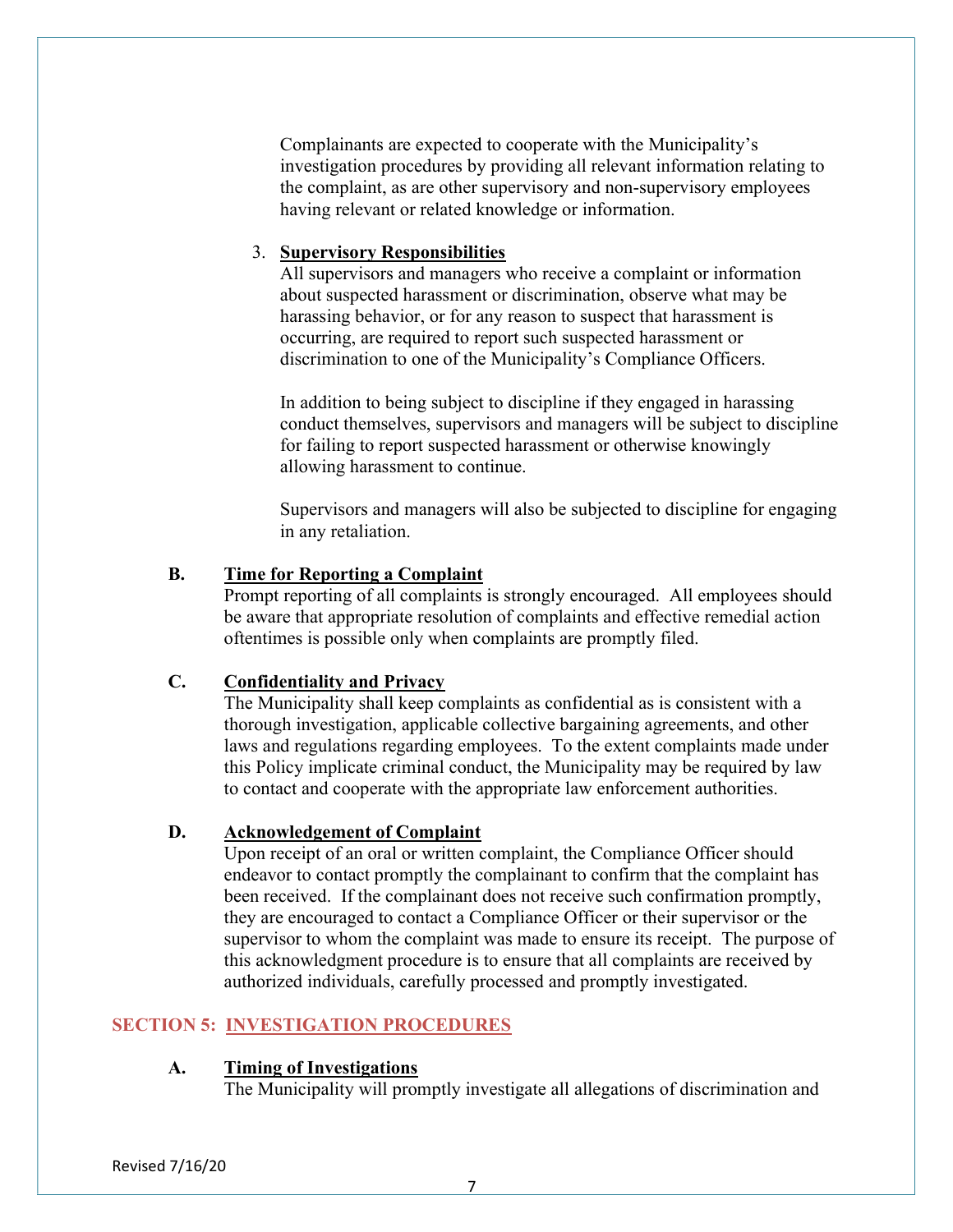harassment prohibited by this Policy. The Municipality will also attempt to complete investigations under this Policy promptly. The length of the investigation will depend upon the complexity and particular circumstances of each complaint.

### B. Method of Investigation

 Investigations will provide all parties due process, and reach reasonable conclusions based on the evidence collected. Investigations will be conducted by Municipality Compliance Officers, Municipality's legal counsel, and/or other impartial persons designated by the Municipality. The primary purposes of all investigations under this Policy will be to determine:

- o Did the conduct complained of occur?;
- o Did the conduct complained of violate this Policy?; and
- o What remedial measures or preventative steps, if any, shall be taken?

Investigations will necessarily vary from case to case and may typically include the following: fact-finding interviews, including of the accuser and the accused; document request, review and preservation; and/or depositions, observations, or other reasonable methods. Municipality investigators should pursue reasonable steps to investigate each complaint in a thorough and comprehensive manner. Any notes, memoranda, or other records created by the Municipality employee or agent conducting an investigation under this Policy shall be deemed confidential and privileged to the extent allowed by law.

Investigators will typically create a written documentation of the investigation (such as a letter, memo or email), which contains the following:

- o A list of all documents reviewed, along with a detailed summary of relevant documents;
- o A list of names of those interviewed, along with a detailed summary of their statements;
- o A timeline of events;
- o A summary of prior relevant incidents, reported or unreported; and
- o The basis for the decision and final resolution of the complaint, together with any remedial actions.

#### C. Notification to Complaining Party and the Accused Party

The results of the investigation shall be communicated in writing to both the person filing the complaint and the accused party.

### D. Remedial Measures

This Policy is intended to prevent all forms of unlawful discrimination and harassment and put an end to any prohibited discrimination that is found to have occurred. While disciplinary action may be appropriate in certain instances,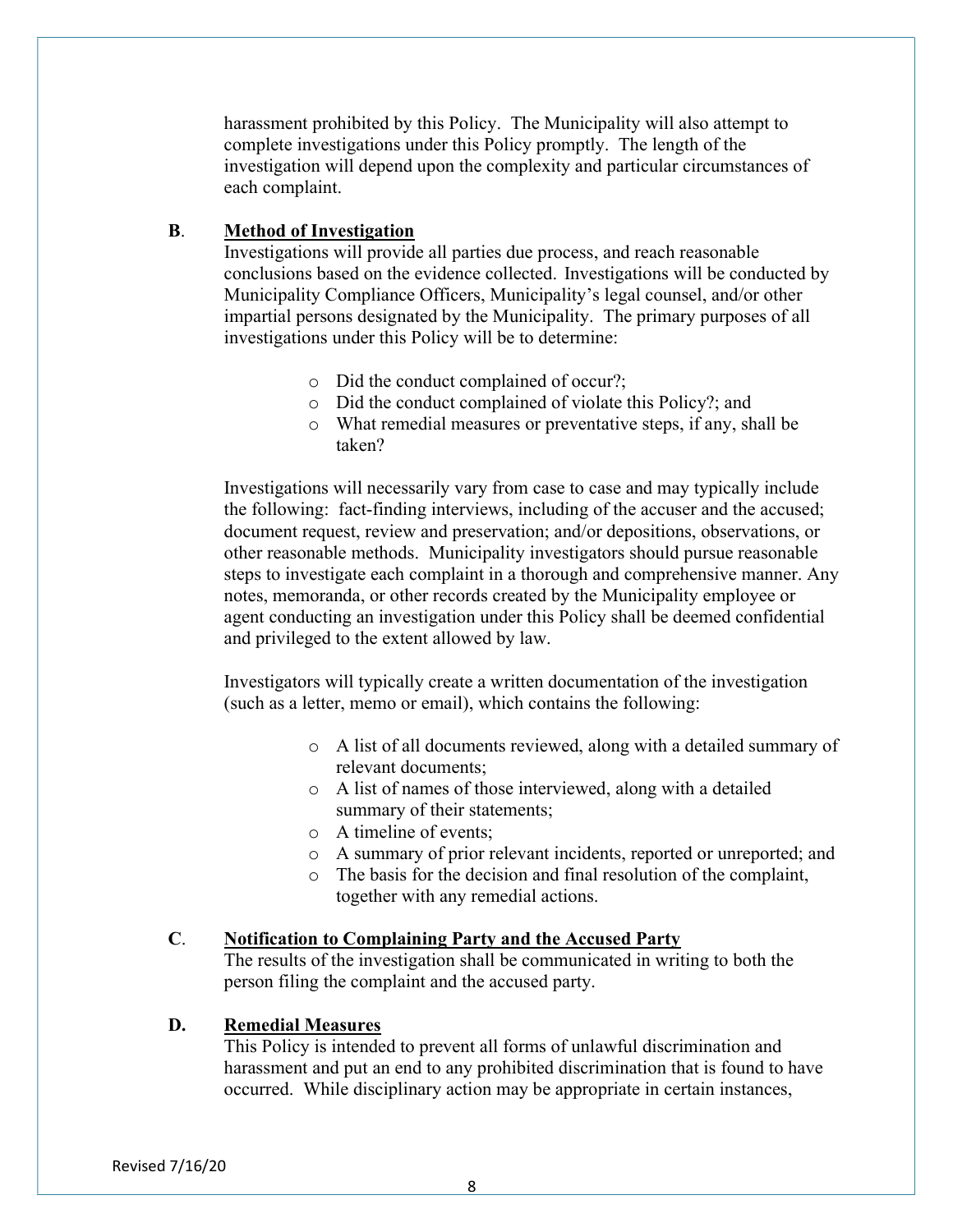punitive measures are not the exclusive means for responding to prohibited discrimination or harassment. During the pendency of any investigation being conducted pursuant to this Policy, remedial measures may be taken if appropriate and necessary.

Any individual who is found to have engaged in prohibited discrimination or harassment or conduct which may be prohibited by this Policy may receive education, training, counseling, warnings, discipline, or other measures designed to prevent future violations of this Policy. Disciplinary action may include: warnings, suspension, or discharge from employment or such disciplinary action as may be permitted by applicable collective bargaining agreements and law. Any third party found to have engaged in discrimination or harassment of an employee may be barred from Municipality property.

# SECTION 6: PROHIBITION AGAINST RETALIATION AND ABUSE OF THE **POLICY**

 Unlawful retaliation can be any action that could discourage an employee from coming forward to make a complaint or support a discrimination or harassment claim. Adverse action need not be job-related or occur in the workplace to constitute retaliation (e.g., threats of physical violence outside of work hours).

 Retaliation is strictly prohibited by this Policy and by law against anyone for making a good faith complaint of harassment or discrimination, for opposing in good faith any practices forbidden by applicable anti-discrimination laws or for filing a good faith complaint with, or otherwise participating in any manner in an internal workplace investigation or an external investigation, proceeding or hearing conducted by any federal or state agency charged with enforcing employment discrimination laws.

 Even if the alleged harassment or discrimination does not turn out to rise to the level of a violation of law, the individual is protected from retaliation if they had a good faith belief that the practices were unlawful. However, the retaliation provision is not intended to protect persons making intentionally false charges of harassment or discrimination.

 Complaints of retaliation should be brought directly to a Compliance Officer. Such complaints will be promptly investigated. If retaliation is found, the person retaliating will be subject to corrective action up to and including termination from employment, or in the case of a non-employee, an appropriate remedy up to and including termination of the business relationship.

## SECTION 7: APPEALS [OPTIONAL]

 Any complainant or accused party who wishes to appeal the conclusion which the Municipality reached in investigating a complaint filed under this Policy, may do so within ten (10) calendar days of receipt of the appealing party's notification of the investigation outcome. Untimely submissions shall not receive consideration. Such appeal must be made in writing to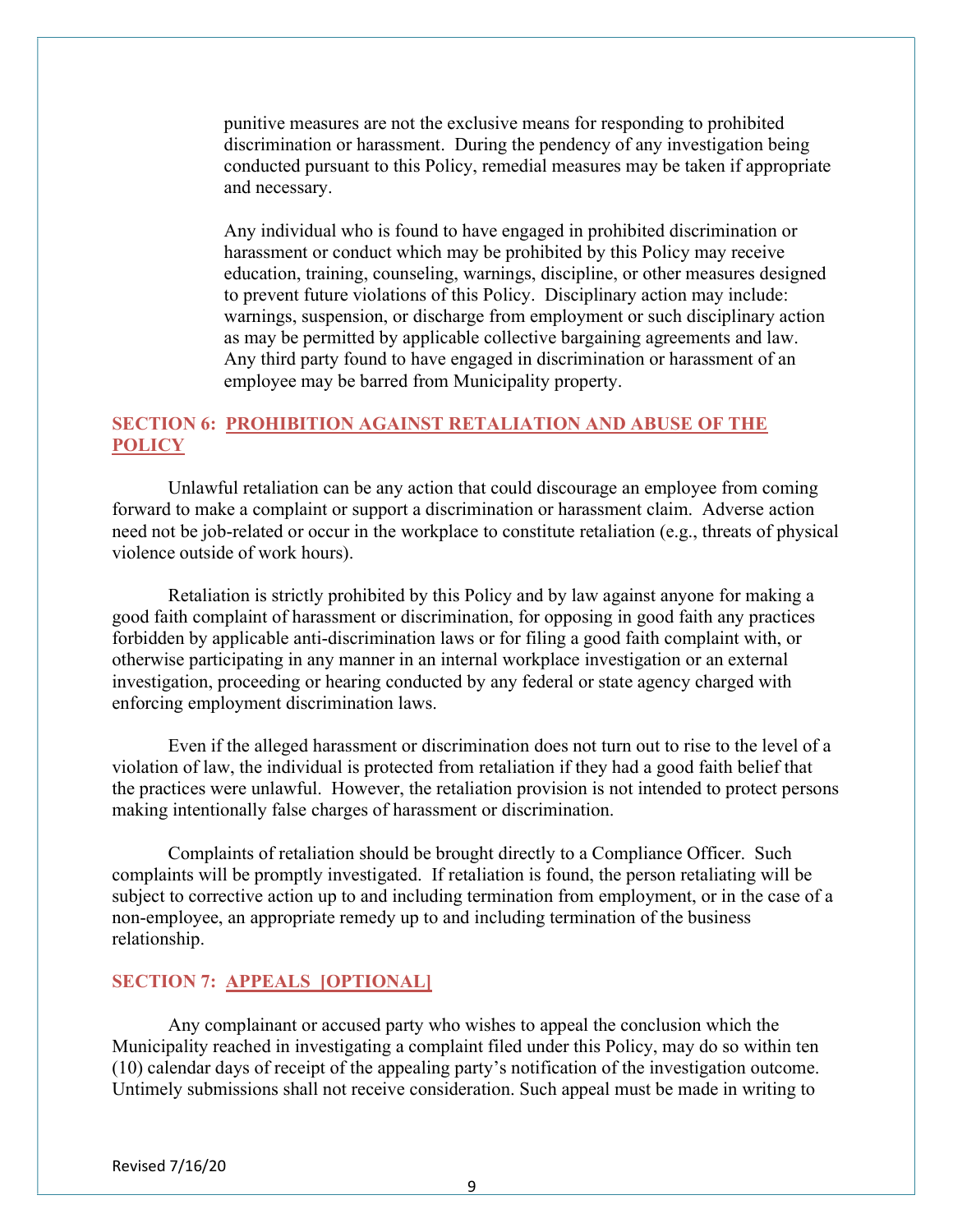the Municipality's governing body. The appealing party shall be entitled to present evidence in writing as to why the conclusion was flawed, improper, or otherwise not supported by the evidence. The Municipality's consideration and review of any such appeal shall be conducted confidentially in executive session. Following a review of that evidence, as well as the information obtained in the investigation process and conclusions derived therefrom, the Municipality's governing body, or its designee, shall render a decision. That decision shall be final. The appealing party shall be notified of the decision in writing.

 Nothing set forth in the Appeal Process above shall be construed to in any way confer upon either the complainant(s) or the person(s) accused of violating this Policy any right to appeal the Municipality's determination as to appropriate disciplinary and/or corrective action to be taken on meritorious complaints. In this regard, the Municipality at all times retains sole discretion to determine the appropriate disciplinary and/or corrective action to be taken with regard to a meritorious complaint.

### SECTION 8: RECORD KEEPING

The Municipality shall maintain a written record of all complaints of discrimination and/or harassment for a period of at least three years. The Municipality shall also document the steps taken with regard to investigations, as well as conclusions reached and remedial action taken, if any. The Municipality shall also maintain these documents for, at a minimum, three years.

 The Municipality's records regarding alleged discrimination and harassment shall be maintained separate and apart from personnel records in a secure and confidential location.

### SECTION 9: LEGAL PROTECTIONS AND EXTERNAL REMEDIES

Discrimination and harassment based on protected characteristics, including sexual harassment, are not only prohibited by the Municipality but are also prohibited by state, federal, and, where applicable, local law.

 Aside from the internal process at the Municipality, employees may also choose to pursue legal remedies with the governmental entities referenced in the following laws. While a private attorney is not required to file a complaint with a governmental agency, you may seek the legal advice of an attorney.

In addition to those outlined below, employees in certain industries may have additional legal protections.

### State Human Rights Law (HRL)

The Human Rights Law (HRL), codified as N.Y. Executive Law, art. 15, § 290 et seq., applies to all employers in New York State with regard to sexual harassment and harassment based on other protected characteristics set forth in this Policy, and protects employees, paid or unpaid interns and non-employees, regardless of immigration status. A complaint alleging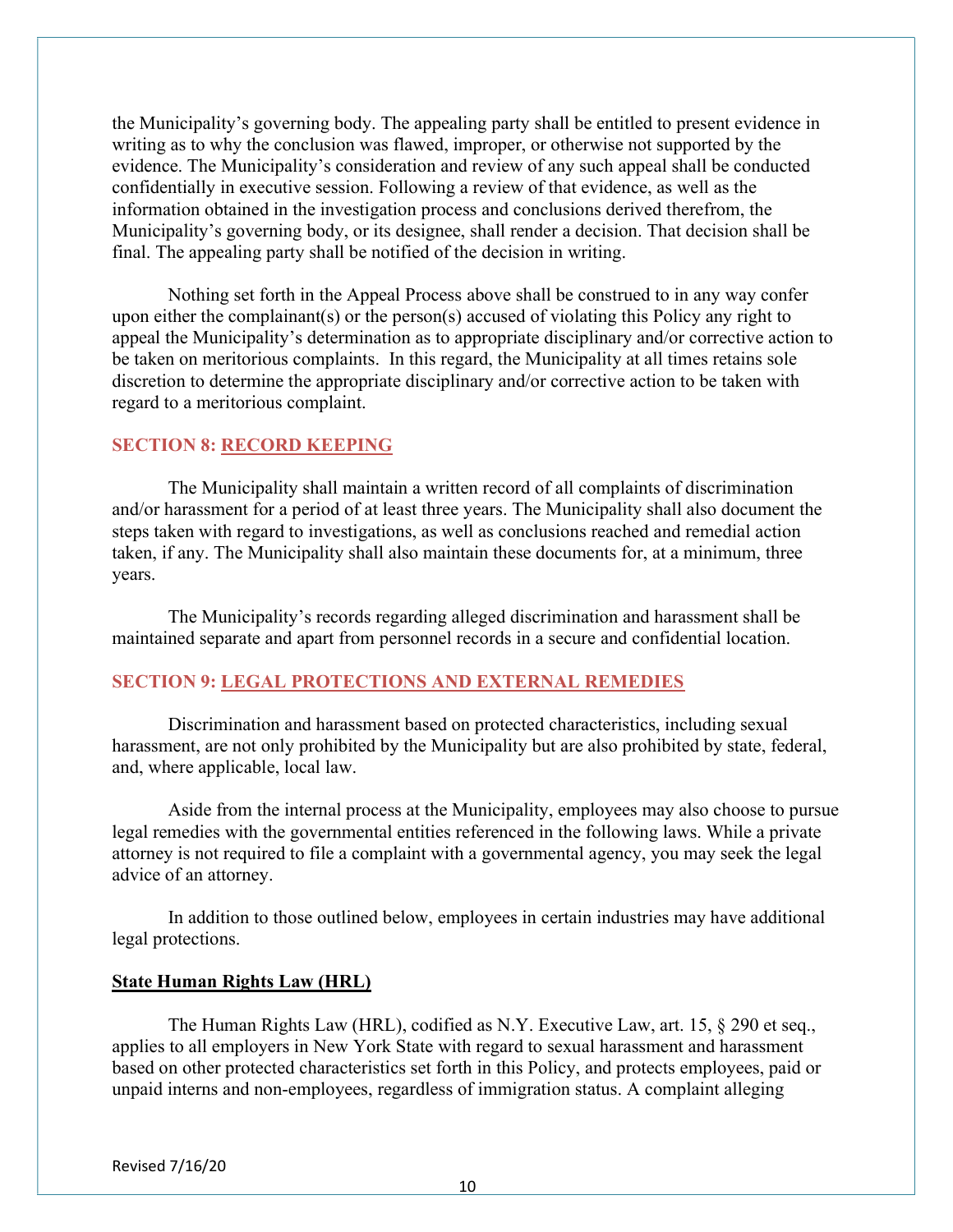violation of the Human Rights Law may be filed either with the Division of Human Rights (DHR) or in New York State Supreme Court.

Complaints with DHR may be filed any time within one year of the harassment. Complaints of sexual harassment that accrue on or after August 12, 2020 may be filed with DHR at any time within three years of the alleged sexual harassment. If an individual did not file at DHR, they can sue directly in state court under the HRL, within three years of the alleged harassment, including sexual harassment. An individual may not file with DHR if they have already filed a HRL complaint in state court.

Complaining internally to the Municipality does not extend your time to file with DHR or in court. The one year or three years is counted from the date of the most recent incident of harassment.

You do not need an attorney to file a complaint with DHR, and there is no cost to file with DHR.

DHR will investigate your complaint and determine whether there is probable cause to believe that sexual or other illegal harassment has occurred. Probable cause cases are forwarded to a public hearing before an administrative law judge. If sexual or other illegal harassment is found after a hearing, DHR has the power to award relief, which varies but may include requiring your employer to take action to stop the harassment, or redress the damage caused, including paying of monetary damages, attorney's fees (in sex discrimination and sexual harassment cases only) and civil fines.

DHR's main office contact information is: NYS Division of Human Rights, One Fordham Plaza, Fourth Floor, Bronx, New York 10458. You may call (718) 741-8400 or visit: www.dhr.ny.gov.

Contact DHR at (888) 392-3644 or visit dhr.ny.gov/complaint for more information about filing a complaint. The website has a complaint form that can be downloaded, filled out, notarized and mailed to DHR. The website also contains contact information for DHR's regional offices across New York State.

#### Civil Rights Act of 1964

The United States Equal Employment Opportunity Commission (EEOC) enforces federal anti-discrimination laws, including Title VII of the 1964 federal Civil Rights Act (codified as 42 U.S.C. § 2000e et seq.). An individual can file a complaint with the EEOC anytime within 300 days from the discrimination or harassment. There is no cost to file a complaint with the EEOC. The EEOC will investigate the complaint, and determine whether there is reasonable cause to believe that discrimination has occurred, at which point the EEOC will issue a Right to Sue letter permitting the individual to file a complaint in federal court.

The EEOC does not hold hearings or award relief, but may take other action including pursuing cases in federal court on behalf of complaining parties. Federal courts may award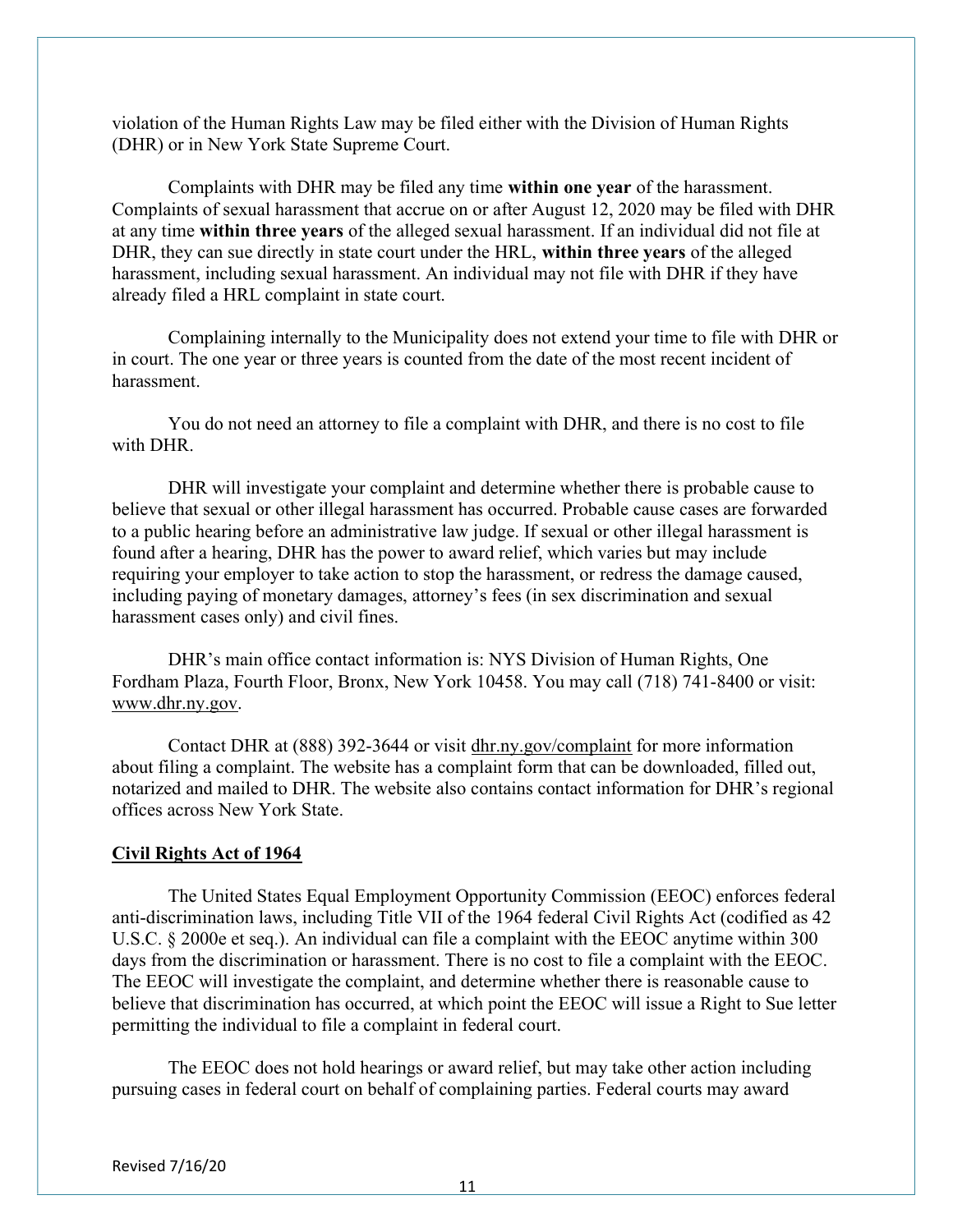remedies if discrimination is found to have occurred. In general, employers must have at least 15 employees to come within the jurisdiction of the EEOC.

An employee alleging discrimination at work can file a "Charge of Discrimination." The EEOC has district, area, and field offices where complaints can be filed. Contact the EEOC by calling 1-800-669-4000 (TTY: 1-800-669-6820), visiting their website at www.eeoc.gov or via email at info@eeoc.gov.

If an individual filed an administrative complaint with DHR, DHR will file the complaint with the EEOC to preserve the right to proceed in federal court.

### Local Protections

Many localities enforce laws protecting individuals from sexual harassment and discrimination. An individual should contact the county, city or town in which they live to find out if such a law exists. For example, employees who work in New York City may file complaints of sexual harassment with the New York City Commission on Human Rights. Contact their main office at Law Enforcement Bureau of the NYC Commission on Human Rights, 40 Rector Street, 10th Floor, New York, New York; call 311 or (212) 306-7450; or visit www.nyc.gov/html/cchr/html/home/home.shtml.

### Contact the Local Police Department

If the harassment involves unwanted physical touching, coerced physical confinement or coerced sex acts, the conduct may constitute a crime. Contact your local police department.

#### SECTION 10: QUESTIONS

 Any questions by employees of the Municipality about this Policy or potential harassment or discrimination should be brought to the attention of one of the Municipality's Compliance Officers. The names, locations, and telephone numbers of the Municipality's Compliance Officers are listed in Section 11 of this Policy.

#### SECTION 11: COMPLIANCE OFFICERS

| 1. | Town Supervisor |
|----|-----------------|
|    | (Position)      |

1. Town Hall 607-844-8888

(Office Location) (Telephone Number)

2. Bookkeeper/Personnel Officer Town Hall 607-844-8888 (Position) (Office Location) (Telephone Number)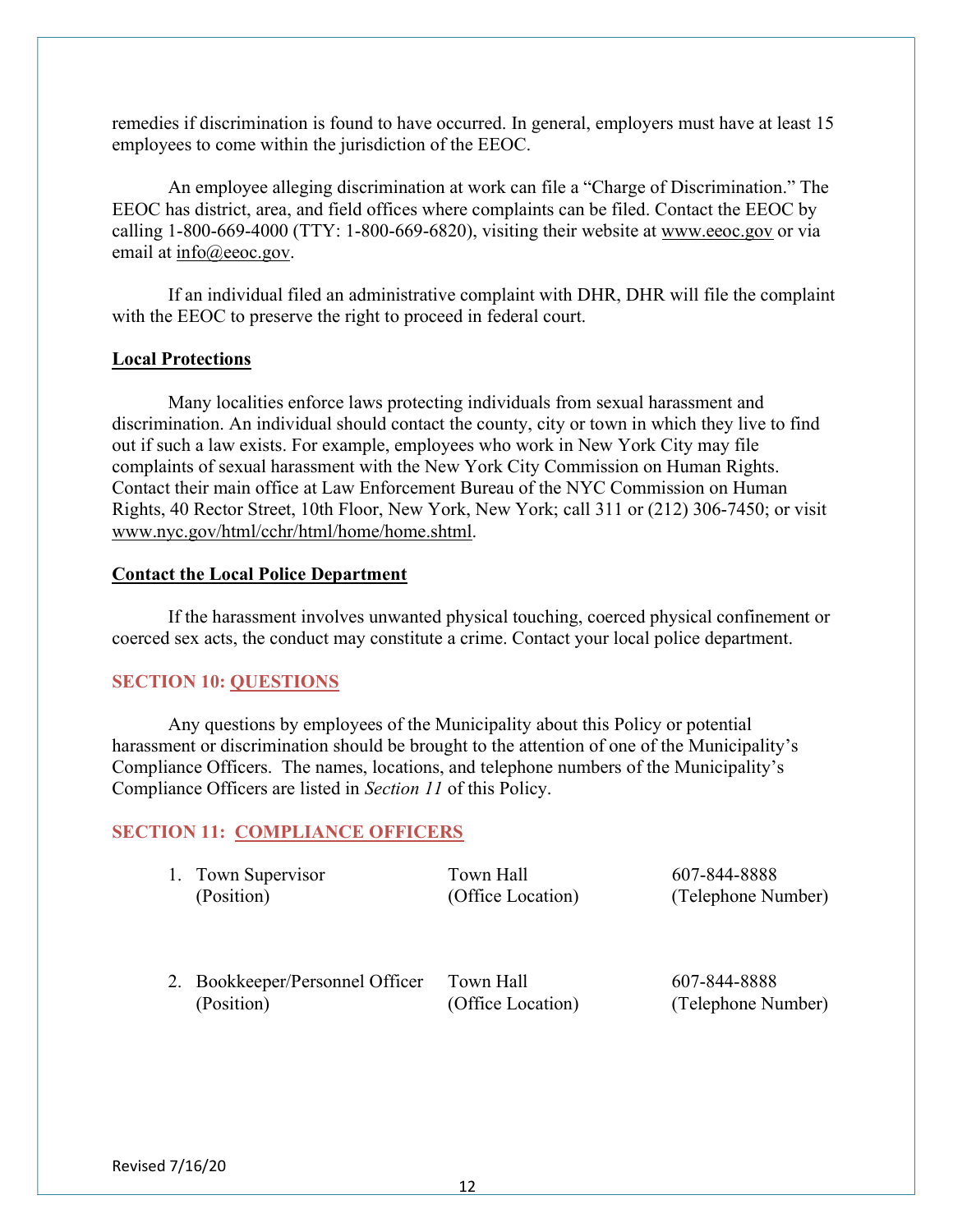### SECTION 12: EFFECTIVE DATE AND POLICY DISSEMINATION

 The effective date of this Policy shall be October 17, 2019, revised July 16, 2020. The Municipality's Bookkeeper/Personnel Officer shall ensure that this Policy is adequately disseminated and made available to all employees of the Municipality. This Policy shall be distributed at the beginning of each year with or as part of the Annual Training Packet. In addition, copies of this Policy and Complaint Form shall be maintained in the office of each Compliance Officer as well as the Municipality's Personnel Manual.

 Upon the effective date of this Policy, the provisions of this Policy shall supersede and replace all prior Municipality policies and regulations regarding employee discrimination and harassment including: Personnel Manual, Section I – Employment Policies Section, #4 – Sexual Harassment and #5 – Anti-Harassment Policy.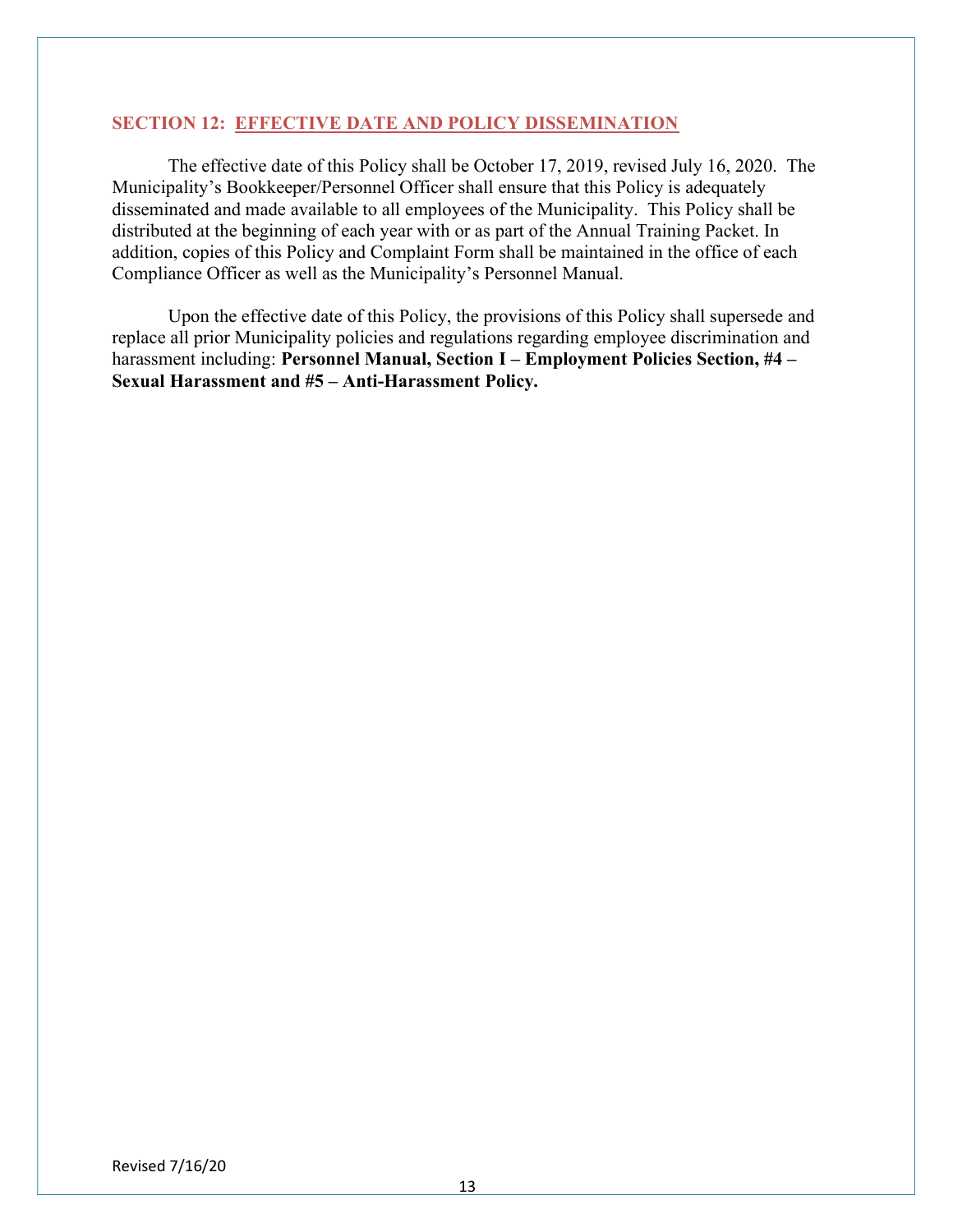# ACKNOWLEDGEMENT OF RECEIPT OF MUNICIPALITY'S POLICY AGAINST DISCRIMINATION AND HARASSMENT

From: To: Subject:

The Municipality is committed to a policy of protecting and safeguarding the rights and opportunities of all people to seek, obtain and hold employment without being subjected to harassment or discrimination in the workplace. It is the Municipality's policy to provide a workplace environment free from harassment and discriminatory practices.

The Municipality has adopted and disseminated a revised Policy Against Discrimination and Harassment. Please sign the attached acknowledgement that you have received a copy of the revised Policy, have reviewed it, and have been afforded an opportunity to ask a Municipality Compliance Officer any questions you may have regarding the Policy. Return the signed acknowledgement to the Bookkeeper/Personnel Officer.

Thank you for your assistance in this matter. If you have any further questions regarding this Policy, feel free to contact either Compliance Officer.

# ACKNOWLEDGEMENT OF RECEIPT OF MUNICIPALITY'S POLICY AGAINST DISCRIMINATION AND HARASSMENT

I, \_\_\_\_\_\_\_\_\_\_\_\_\_\_\_\_\_\_\_\_\_\_\_\_\_\_, have received the Municipality's Policy Against Discrimination and Harassment adopted effective October 17, 2019, revised July 16, 2020. I have reviewed this Policy, and I have had the opportunity to ask questions regarding the Policy.

 $\mathcal{L}_\text{max} = \mathcal{L}_\text{max} = \mathcal{L}_\text{max} = \mathcal{L}_\text{max} = \mathcal{L}_\text{max} = \mathcal{L}_\text{max} = \mathcal{L}_\text{max} = \mathcal{L}_\text{max} = \mathcal{L}_\text{max} = \mathcal{L}_\text{max} = \mathcal{L}_\text{max} = \mathcal{L}_\text{max} = \mathcal{L}_\text{max} = \mathcal{L}_\text{max} = \mathcal{L}_\text{max} = \mathcal{L}_\text{max} = \mathcal{L}_\text{max} = \mathcal{L}_\text{max} = \mathcal{$ 

Signature of Employee Date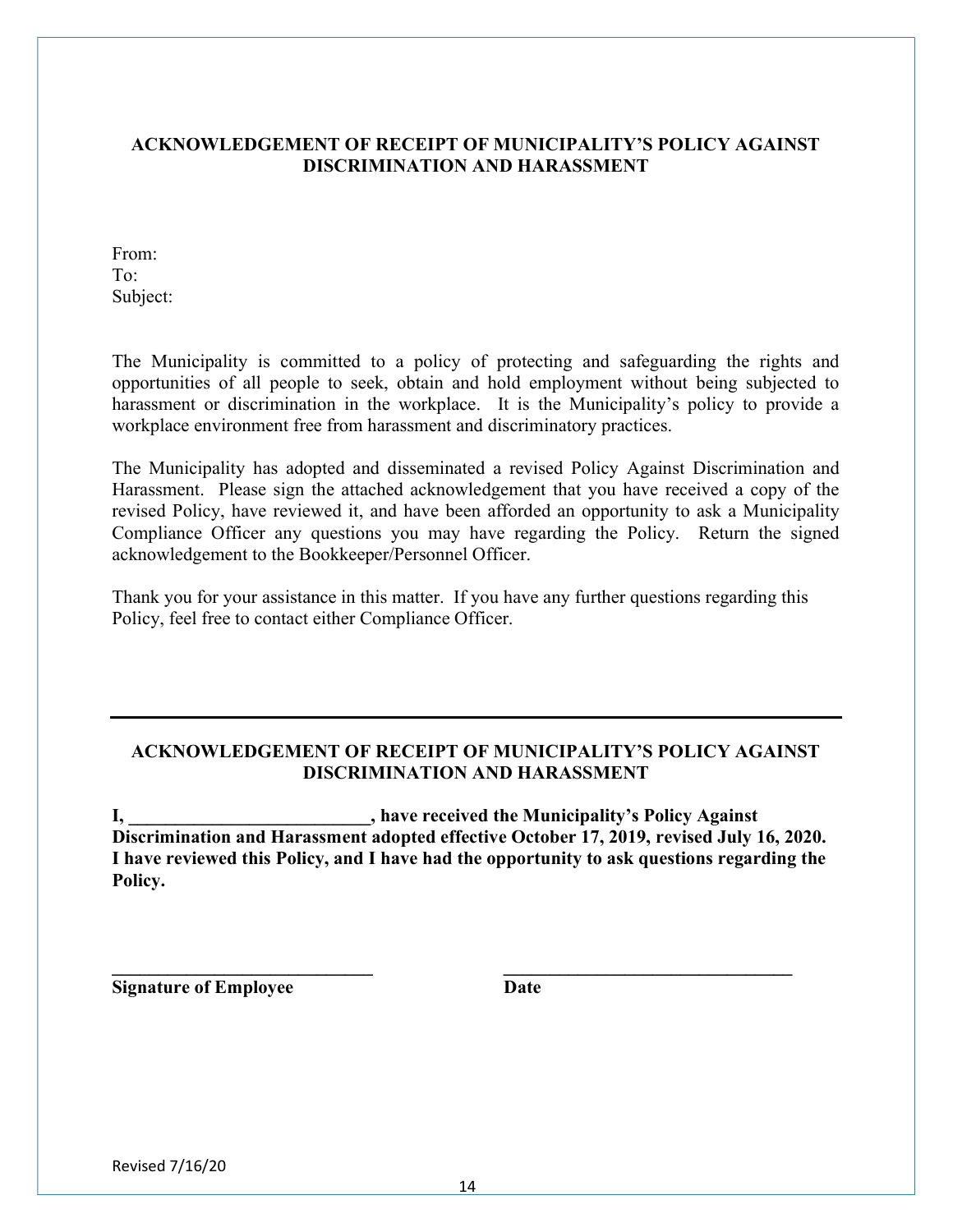# Town of Dryden COMPLAINT OF ALLEGED DISCRIMINIATION FORM

In order to assist the Town of Dryden in investigating your allegations of harassment, discrimination or retaliation in a prompt and thorough fashion, please complete this form to the best of your abilities and with as much detail as you are able. Once completed, please submit this form to a Municipal Compliance Officer identified in Section 11 of the Municipal Policy Against Discrimination and Harassment. If additional space is needed in order to respond to any question below, please attach additional pages as necessary and identify which question corresponds to the information set forth in the additional pages. Any questions regarding this form may be directed to a Municipal Compliance Officer. No individual will be retaliated against for filing a complaint.

|                                                 | Home phone: _________________Cell: ________________Work: _______________________<br>(Please circle the number you'd prefer us to call) |
|-------------------------------------------------|----------------------------------------------------------------------------------------------------------------------------------------|
|                                                 |                                                                                                                                        |
|                                                 |                                                                                                                                        |
|                                                 | Name of Victim (if different than Complainant): ________________________________                                                       |
|                                                 |                                                                                                                                        |
| Basis of this complaint (check all that apply): |                                                                                                                                        |
| Race/color                                      | Gender expression                                                                                                                      |
| Age                                             | <b>Gender identity</b>                                                                                                                 |
| National origin                                 | Transgender status                                                                                                                     |
| <b>Disability</b>                               | Genetic predisposition                                                                                                                 |
| Sex/gender                                      | Military/Veteran status                                                                                                                |
| Sexual harassment                               | Citizenship                                                                                                                            |
| Pregnancy                                       | Religion/Religious creed                                                                                                               |
| <b>Marital status</b>                           | Domestic violence victim status                                                                                                        |
| <b>Familial status</b>                          | Retaliation                                                                                                                            |
| Sexual orientation                              | Other/Not sure                                                                                                                         |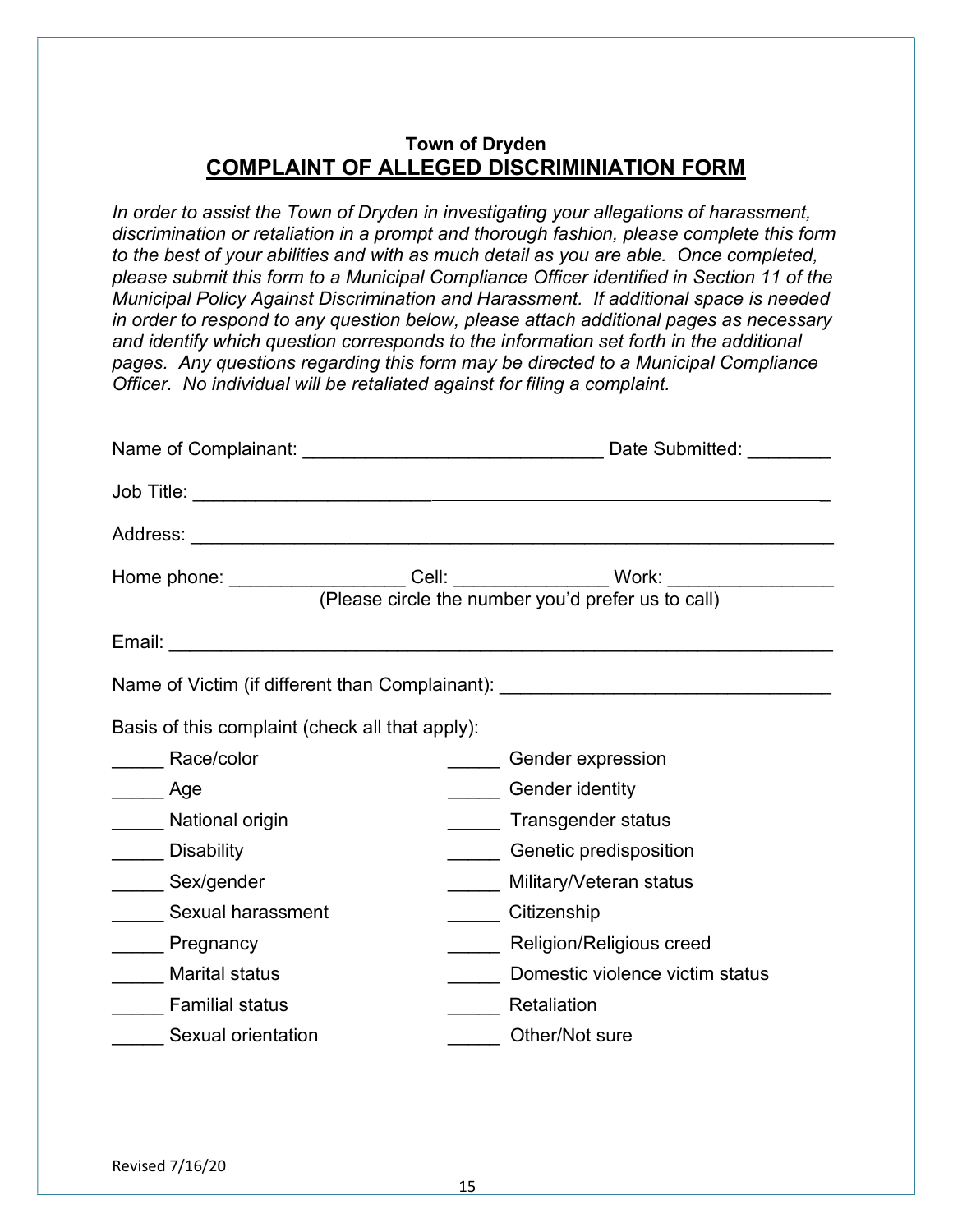If checked "Other/Not sure," please briefly explain:

Time(s) and date(s) the incident(s) took place:

Name(s) and office address of the individual who allegedly engaged in the harassment, discrimination or retaliation. If more than one, list all.

Describe the incident(s) which occurred with as much detail as you are able, including why you believe the incident(s) constitutes harassment, discrimination or retaliation (please attach any documentation or evidence you believe is relevant to the incident):

Revised 7/16/20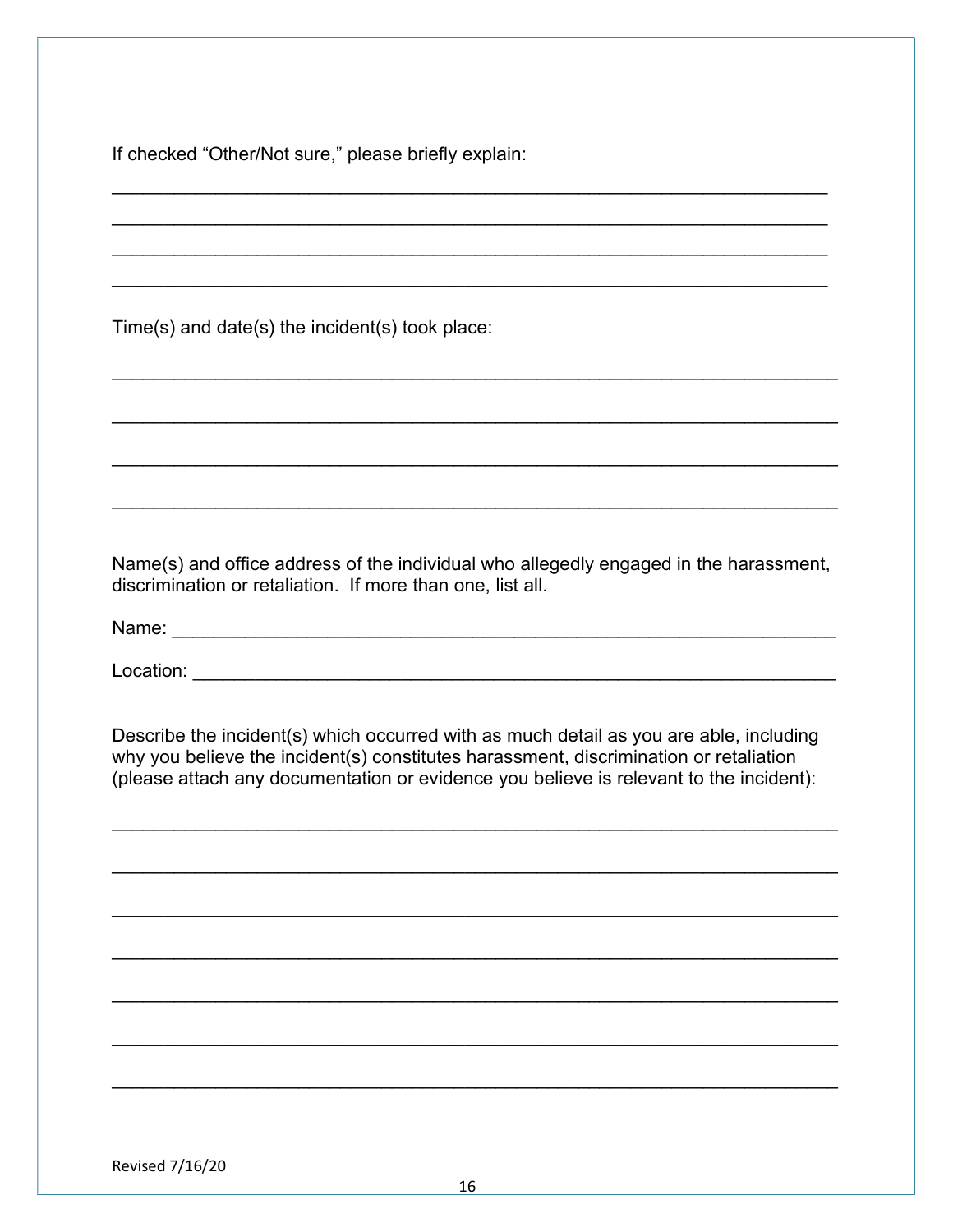Describe briefly what you would consider to be appropriate resolution of the conduct described above: (Please note that the Town of Dryden retains the sole discretion and authority to determine the appropriate disciplinary and/or corrective action to be taken with regard to meritorious complaints. This question should not be construed in any way to constitute a forfeiture of that discretion or authority.)

\_\_\_\_\_\_\_\_\_\_\_\_\_\_\_\_\_\_\_\_\_\_\_\_\_\_\_\_\_\_\_\_\_\_\_\_\_\_\_\_\_\_\_\_\_\_\_\_\_\_\_\_\_\_\_\_\_\_\_\_\_\_\_\_\_\_\_\_\_\_\_\_\_\_\_\_\_\_\_\_\_\_\_\_

\_\_\_\_\_\_\_\_\_\_\_\_\_\_\_\_\_\_\_\_\_\_\_\_\_\_\_\_\_\_\_\_\_\_\_\_\_\_\_\_\_\_\_\_\_\_\_\_\_\_\_\_\_\_\_\_\_\_\_\_\_\_\_\_\_\_\_\_\_\_

\_\_\_\_\_\_\_\_\_\_\_\_\_\_\_\_\_\_\_\_\_\_\_\_\_\_\_\_\_\_\_\_\_\_\_\_\_\_\_\_\_\_\_\_\_\_\_\_\_\_\_\_\_\_\_\_\_\_\_\_\_\_\_\_\_\_\_\_\_\_

 $\mathcal{L}_\mathcal{L} = \mathcal{L}_\mathcal{L} = \mathcal{L}_\mathcal{L} = \mathcal{L}_\mathcal{L} = \mathcal{L}_\mathcal{L} = \mathcal{L}_\mathcal{L} = \mathcal{L}_\mathcal{L} = \mathcal{L}_\mathcal{L} = \mathcal{L}_\mathcal{L} = \mathcal{L}_\mathcal{L} = \mathcal{L}_\mathcal{L} = \mathcal{L}_\mathcal{L} = \mathcal{L}_\mathcal{L} = \mathcal{L}_\mathcal{L} = \mathcal{L}_\mathcal{L} = \mathcal{L}_\mathcal{L} = \mathcal{L}_\mathcal{L}$ 

\_\_\_\_\_\_\_\_\_\_\_\_\_\_\_\_\_\_\_\_\_\_\_\_\_\_\_\_\_\_\_\_\_\_\_\_\_\_\_\_\_\_\_\_\_\_\_\_\_\_\_\_\_\_\_\_\_\_\_\_\_\_\_\_\_\_\_\_\_\_

Identify all persons who witnessed the incident(s) described above:

 $\mathcal{L}_\text{max} = \frac{1}{2} \sum_{i=1}^{n} \frac{1}{2} \sum_{i=1}^{n} \frac{1}{2} \sum_{i=1}^{n} \frac{1}{2} \sum_{i=1}^{n} \frac{1}{2} \sum_{i=1}^{n} \frac{1}{2} \sum_{i=1}^{n} \frac{1}{2} \sum_{i=1}^{n} \frac{1}{2} \sum_{i=1}^{n} \frac{1}{2} \sum_{i=1}^{n} \frac{1}{2} \sum_{i=1}^{n} \frac{1}{2} \sum_{i=1}^{n} \frac{1}{2} \sum_{i=1}^{n} \frac{1$ 

 $\frac{1}{2}$  ,  $\frac{1}{2}$  ,  $\frac{1}{2}$  ,  $\frac{1}{2}$  ,  $\frac{1}{2}$  ,  $\frac{1}{2}$  ,  $\frac{1}{2}$  ,  $\frac{1}{2}$  ,  $\frac{1}{2}$  ,  $\frac{1}{2}$  ,  $\frac{1}{2}$  ,  $\frac{1}{2}$  ,  $\frac{1}{2}$  ,  $\frac{1}{2}$  ,  $\frac{1}{2}$  ,  $\frac{1}{2}$  ,  $\frac{1}{2}$  ,  $\frac{1}{2}$  ,  $\frac{1$ 

 $\frac{1}{2}$  ,  $\frac{1}{2}$  ,  $\frac{1}{2}$  ,  $\frac{1}{2}$  ,  $\frac{1}{2}$  ,  $\frac{1}{2}$  ,  $\frac{1}{2}$  ,  $\frac{1}{2}$  ,  $\frac{1}{2}$  ,  $\frac{1}{2}$  ,  $\frac{1}{2}$  ,  $\frac{1}{2}$  ,  $\frac{1}{2}$  ,  $\frac{1}{2}$  ,  $\frac{1}{2}$  ,  $\frac{1}{2}$  ,  $\frac{1}{2}$  ,  $\frac{1}{2}$  ,  $\frac{1$ 

Please identify any other persons you believe have knowledge important to the incident(s) in question, including their contact information and a brief description of the knowledge held by each person:

 $\mathcal{L}_\text{max}$  and  $\mathcal{L}_\text{max}$  and  $\mathcal{L}_\text{max}$  and  $\mathcal{L}_\text{max}$  and  $\mathcal{L}_\text{max}$  and  $\mathcal{L}_\text{max}$ 

 $\mathcal{L}_\text{max}$  and  $\mathcal{L}_\text{max}$  and  $\mathcal{L}_\text{max}$  and  $\mathcal{L}_\text{max}$  and  $\mathcal{L}_\text{max}$  and  $\mathcal{L}_\text{max}$ 

 $\mathcal{L}_\mathcal{L} = \mathcal{L}_\mathcal{L} = \mathcal{L}_\mathcal{L} = \mathcal{L}_\mathcal{L} = \mathcal{L}_\mathcal{L} = \mathcal{L}_\mathcal{L} = \mathcal{L}_\mathcal{L} = \mathcal{L}_\mathcal{L} = \mathcal{L}_\mathcal{L} = \mathcal{L}_\mathcal{L} = \mathcal{L}_\mathcal{L} = \mathcal{L}_\mathcal{L} = \mathcal{L}_\mathcal{L} = \mathcal{L}_\mathcal{L} = \mathcal{L}_\mathcal{L} = \mathcal{L}_\mathcal{L} = \mathcal{L}_\mathcal{L}$ 

 $\mathcal{L}_\text{max}$  and  $\mathcal{L}_\text{max}$  and  $\mathcal{L}_\text{max}$  and  $\mathcal{L}_\text{max}$  and  $\mathcal{L}_\text{max}$  and  $\mathcal{L}_\text{max}$ 

 $\mathcal{L}_\mathcal{L} = \mathcal{L}_\mathcal{L} = \mathcal{L}_\mathcal{L} = \mathcal{L}_\mathcal{L} = \mathcal{L}_\mathcal{L} = \mathcal{L}_\mathcal{L} = \mathcal{L}_\mathcal{L} = \mathcal{L}_\mathcal{L} = \mathcal{L}_\mathcal{L} = \mathcal{L}_\mathcal{L} = \mathcal{L}_\mathcal{L} = \mathcal{L}_\mathcal{L} = \mathcal{L}_\mathcal{L} = \mathcal{L}_\mathcal{L} = \mathcal{L}_\mathcal{L} = \mathcal{L}_\mathcal{L} = \mathcal{L}_\mathcal{L}$ 

Have you filed a complaint or charge with a Federal, State, or Local Government agency related to the incident(s) identified above? Yes \_\_\_\_\_ No \_\_\_\_\_

Revised 7/16/20